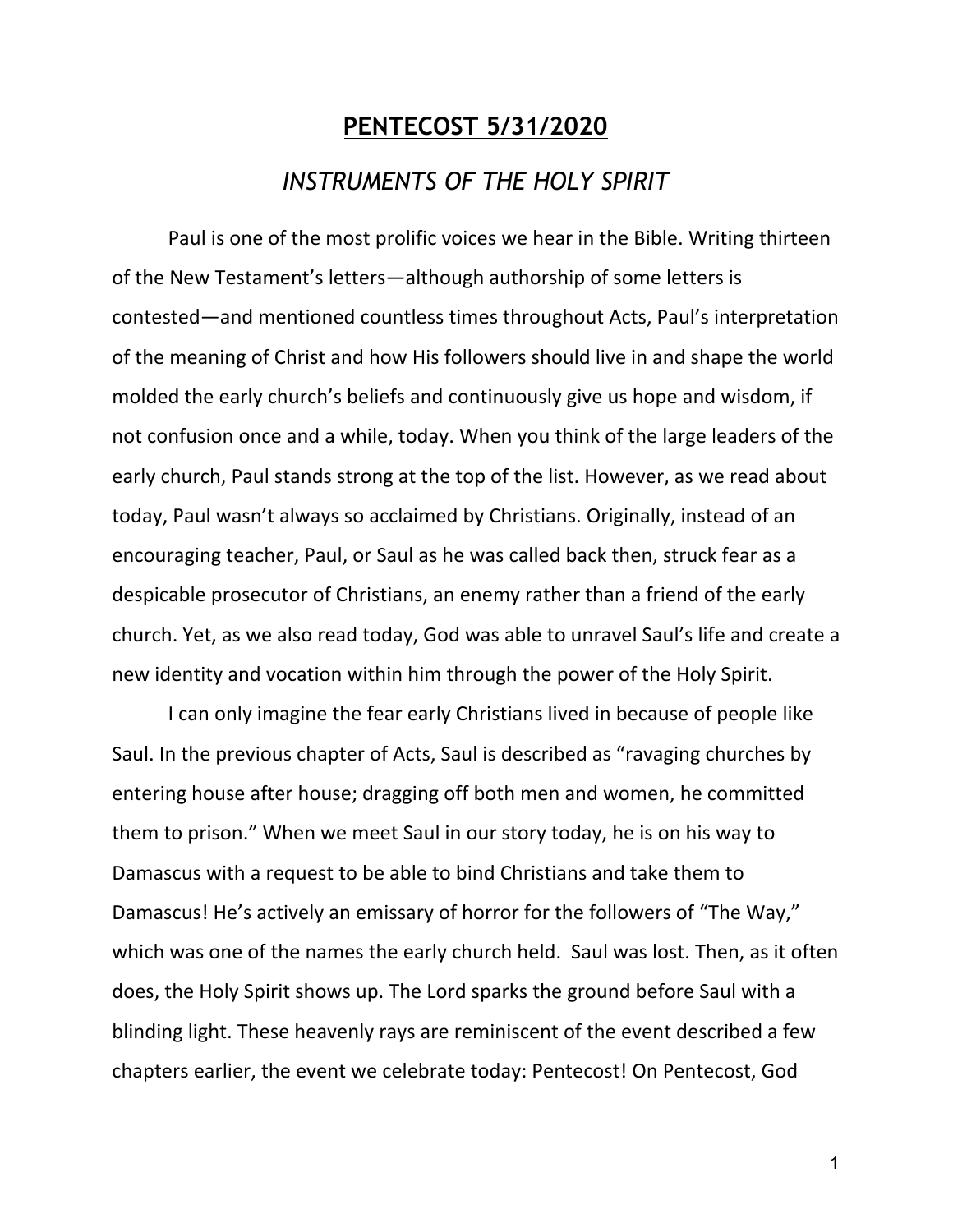granted us the wondrous gift of the Holy Spirit in a wondrous way. Picture placing yourself within that moment. Imagine the flaming tongues descending, the forceful winds blowing, and the multitude of languages suddenly sounding, sweeping across the entire room. Can't you almost sense the feelings each of the apostles must have experienced? Fear turned to confusion yet excitement with the Holy Spirit's presence, transforming each of apostles' lives that morning. The bewilderment and majesty of Pentecost is reflected in Paul's encounter with Jesus. Paul's life is similarly rearranged in the awesome illuminating glow of the Holy Spirit. He hears the voice of Jesus, becomes blind, and wanders the city without food or drink for three days!

When God first speaks to Ananias and commands him to heal Saul, Ananias understandably questions the Lord. 'You want me to help this man who threatens the lives of Christians? Who plunders my people?' God responds with something that strikes me in verse 15: "Go, for he is an instrument whom I have chosen to bring my name before Gentiles and kings and before the people of Israel." So Ananias does what he is told, finds Saul, and heals his eyes, saying "Brother Saul, the Lord Jesus, who appeared to you on your way here has sent me so that you may regain your sight and be filled with the Holy Spirit." At that moment, Saul becomes Paul, his new identity. At that moment, Saul is unraveled. At that moment, Saul, who was lost, becomes found.

Many of us feel lost and confused. Especially, during these dark pandemic days, there is much to worry about. We may feel that our identities before COVID have vanished. We may be looking for who we are again in this new world of social distancing, face masks, and quarantine. The threads of normalcy and

2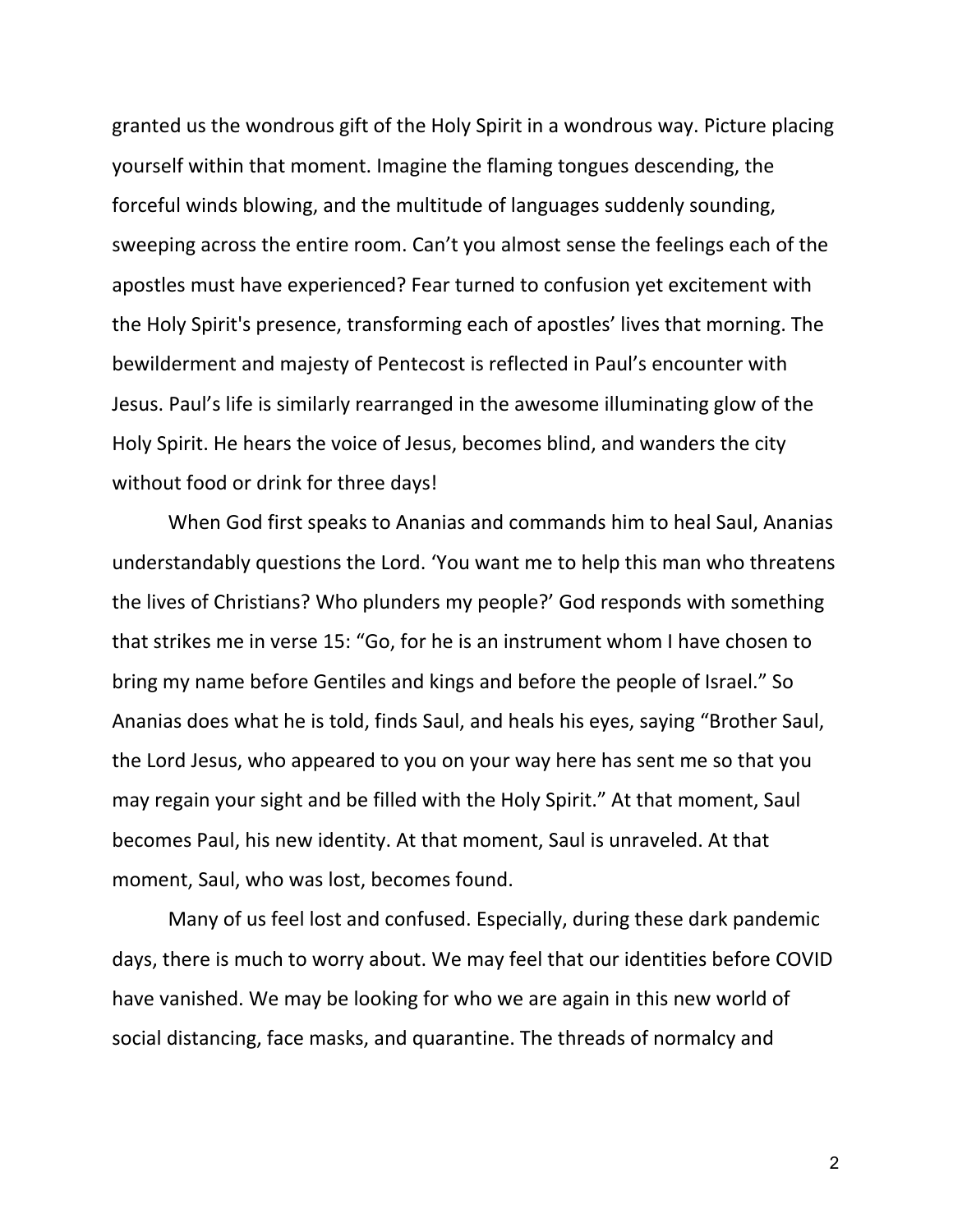routine knitting our identity and life together have been violently pulled apart these past months and are still unraveling.

Throughout my high school career, I've felt worried and confused many times. This past fall, I was a part of the Ovation a capella choir, the high school's premiere audition singing group, for the third year in a row. Ovation's trademark is traveling around the community and singing Christmas songs. You may have heard us at some of our larger gigs on the Mainstage at the Holiday Stroll or during the Community Men's Chorus Concert. I'd always been hesitant to audition for a solo for any of our pieces. I don't know if it's my midwestern politeness or primal Lutheran urge to sit in the very back pew, but being in that limelight always makes me a tad uncomfortable, especially with singing. However, after forcing myself to audition, I was awarded the first solo in the song "Mary, Did you Know?" I became consumed with worry about every little piece of the solo, "What if I mess up?" "What if I forget the lyrics?" "What if I jump the rhythm?"

Towards the end of November after practicing our musical set since September, it came time for our first public performance at the Southeastern Minnesota A Cappella Festival on the Mayo Civic Center Stage, and boy was I sweating. "Mary, Did you Know?" was our first piece, and my hands were shaking backstage in fretting anticipation. I could tell others were nervous too. We took our places upon the stage, and when it came time for me to open my mouth for the solo, something special happened: we made music. It was fun, sweet, bright, and I still look back on that performance with wonder at how well it went and how unwarranted my anxieties turned out to be. Our breaths that evening worked through our vocal chords, the singer's instrument, to create beautiful

3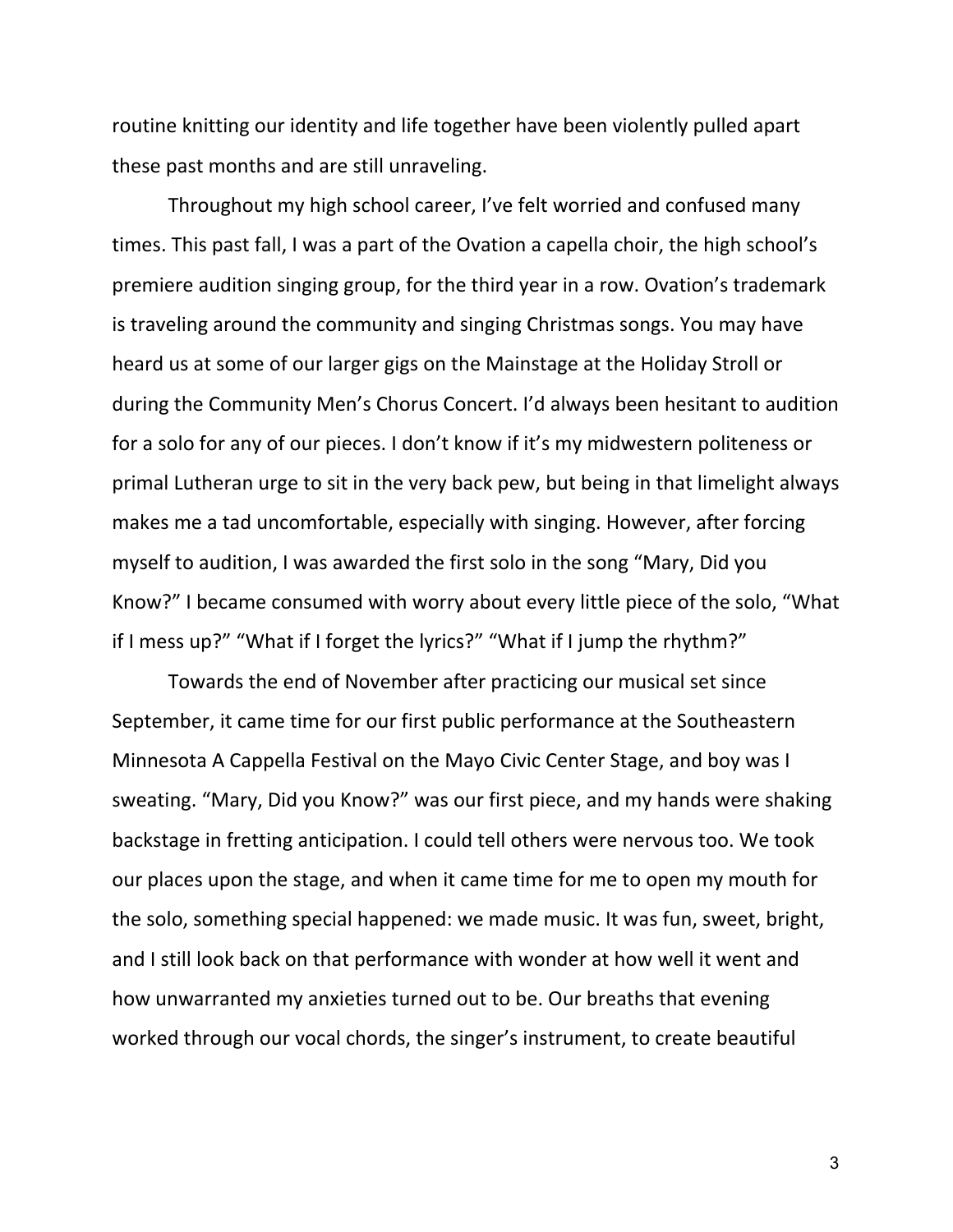music that brought us closer together as a group. Our nervousness yielded beauty.

The Holy Spirit works the same way in each of us. By ourselves, we are nothing. We are purely an empty vessel that wanders around lost, confused, afraid, worried, and without purpose. But with God's gift of the Holy Spirit, we become an instrument for the work of the Lord. The Holy Spirit comes, finding us lost and dejected, nervous maybe, and fills us up, changing our hearts and minds as it changed Paul all those years ago, letting us serve God and echo his beautiful sounds and melodious music of loving grace throughout the world. When our life unravels, when we're the farthest thing from stable, when it seems everyone has abandoned us, the Holy Spirit shows up, calling us into a new vocation.

Vocation and occupation are two different concepts. Our occupation is our job, how we earn a living, our spot in life. Our vocational calling moves us to ask the question: how can I use my occupation, my place in this community and world, to proclaim the good news of the Gospel truth. Each of us can do this, not just pastors and other bigwigs in the church. We serve God by serving others, and we love God by loving others. It's as simple and as hard as that.

What's so great about this is that It's not just me who gets to be brimming with the Holy Spirit, it's not just you, and it's not just Paul. God said, "Go, for he is an instrument." Not "the instrument," but "an instrument." God has chosen each of us to be instruments of the Holy Spirit. The church isn't a solo, it's the whole band. The impact of Pentecost doesn't simply come from Peter's individual speech to the crowd but the mystery of all the languages chattering at once. What made the crowd cheer during the Ovation choir performance wasn't just my solo, but our voices swelling together to create a complete song.